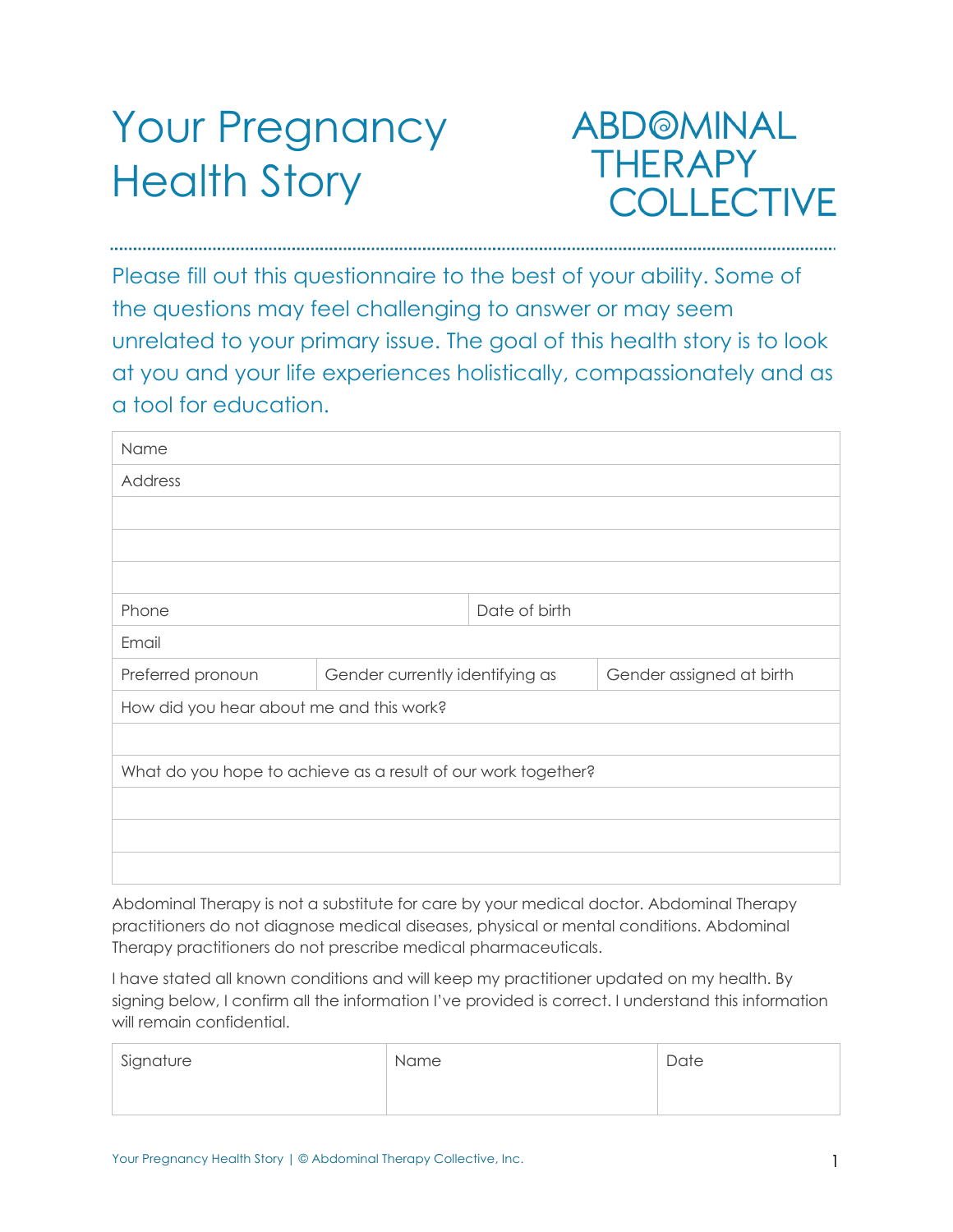# **A Little bit of History**



| Are you taking any of the following – medication, supplementation, natural remedies? If so,<br>please give details: |
|---------------------------------------------------------------------------------------------------------------------|
|                                                                                                                     |
|                                                                                                                     |
|                                                                                                                     |
| Any allergies? If yes, what are you allergic to? What reaction do you have?                                         |
|                                                                                                                     |
| Have you experienced any of the following? If so, please share some details.                                        |
| Surgery                                                                                                             |
|                                                                                                                     |
|                                                                                                                     |
| <b>Accidents</b>                                                                                                    |
|                                                                                                                     |
|                                                                                                                     |
| Injuries to sacrum/head/tailbone                                                                                    |
|                                                                                                                     |
|                                                                                                                     |

## **Family Story**

| What is your birth story?                                                                  |
|--------------------------------------------------------------------------------------------|
|                                                                                            |
|                                                                                            |
| Do you know about your birth parent's experience of pregnancy, birth, and early parenting? |
|                                                                                            |
|                                                                                            |

Your Pregnancy Health Story | © Abdominal Therapy Collective, Inc. 22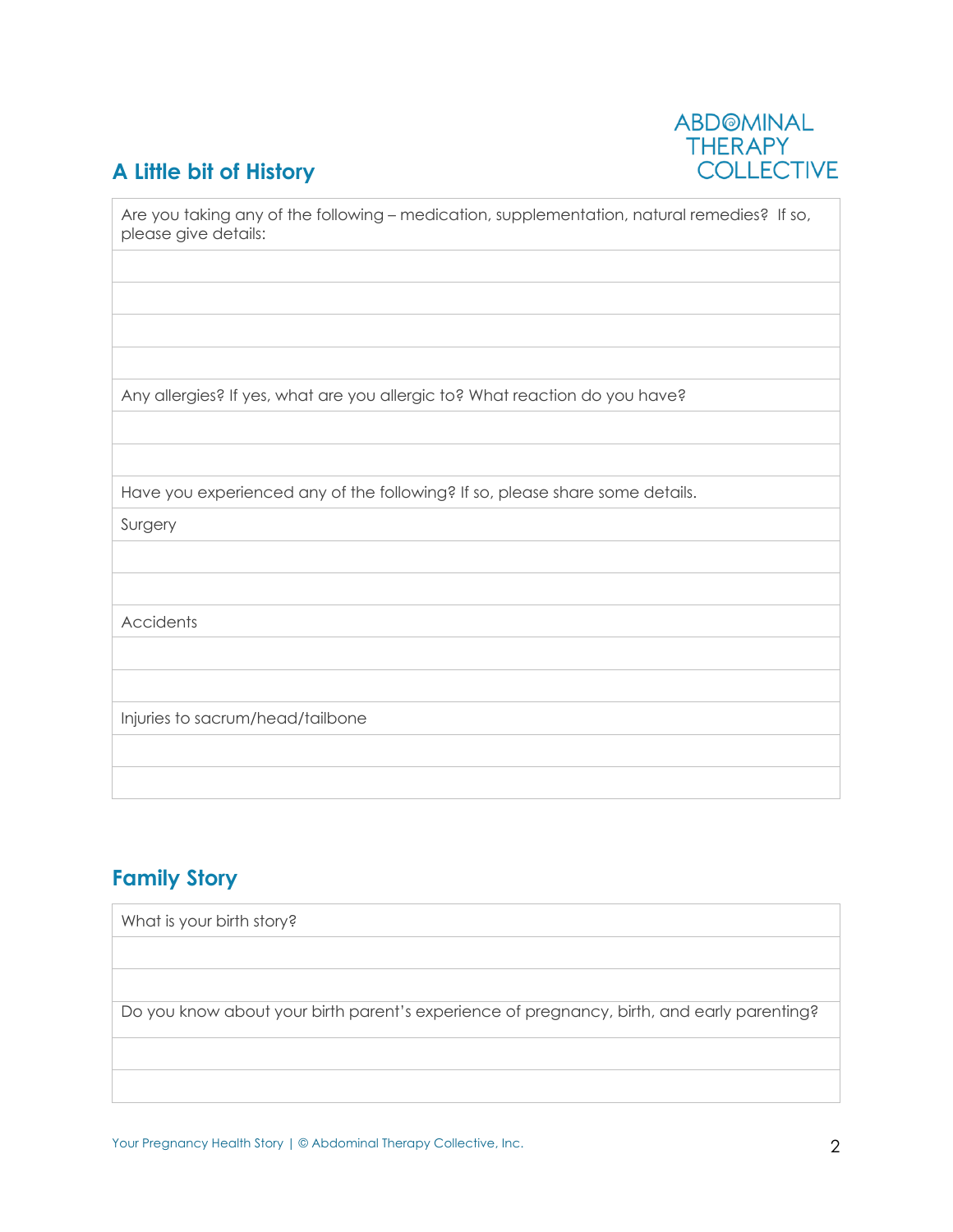| Do you have siblings who have given birth? |  |
|--------------------------------------------|--|
|--------------------------------------------|--|

What family or community support do you have for this pregnancy and postpartum?

#### **Gut Health**

| Describe your relationship with food during this pregnancy?                                                                           |          |  |              |         |  |
|---------------------------------------------------------------------------------------------------------------------------------------|----------|--|--------------|---------|--|
|                                                                                                                                       |          |  |              |         |  |
|                                                                                                                                       |          |  |              |         |  |
| Do you have any food intolerances or allergies?                                                                                       |          |  |              |         |  |
| Do you follow a particular diet?                                                                                                      |          |  |              |         |  |
| <b>Mainly</b><br>Do you eat home cooked food?<br>Occasionally                                                                         |          |  | <b>Never</b> |         |  |
| What is your typical daily intake of the following?                                                                                   |          |  |              |         |  |
| Water                                                                                                                                 | Caffeine |  |              | Alcohol |  |
| Protein                                                                                                                               | Fruit    |  | Veg          |         |  |
| How often are your bowel movements?                                                                                                   |          |  |              |         |  |
| Do you suffer from abdominal pain, constipation, diarrhea, incomplete bowel movements,<br>thin stools, blood or mucus in your stools? |          |  |              |         |  |
|                                                                                                                                       |          |  |              |         |  |

### **Mental & Emotional Health**

| How do you nurture yourself?   |  |
|--------------------------------|--|
|                                |  |
|                                |  |
|                                |  |
| Where and how do you find joy? |  |
|                                |  |
|                                |  |

Your Pregnancy Health Story | © Abdominal Therapy Collective, Inc. 3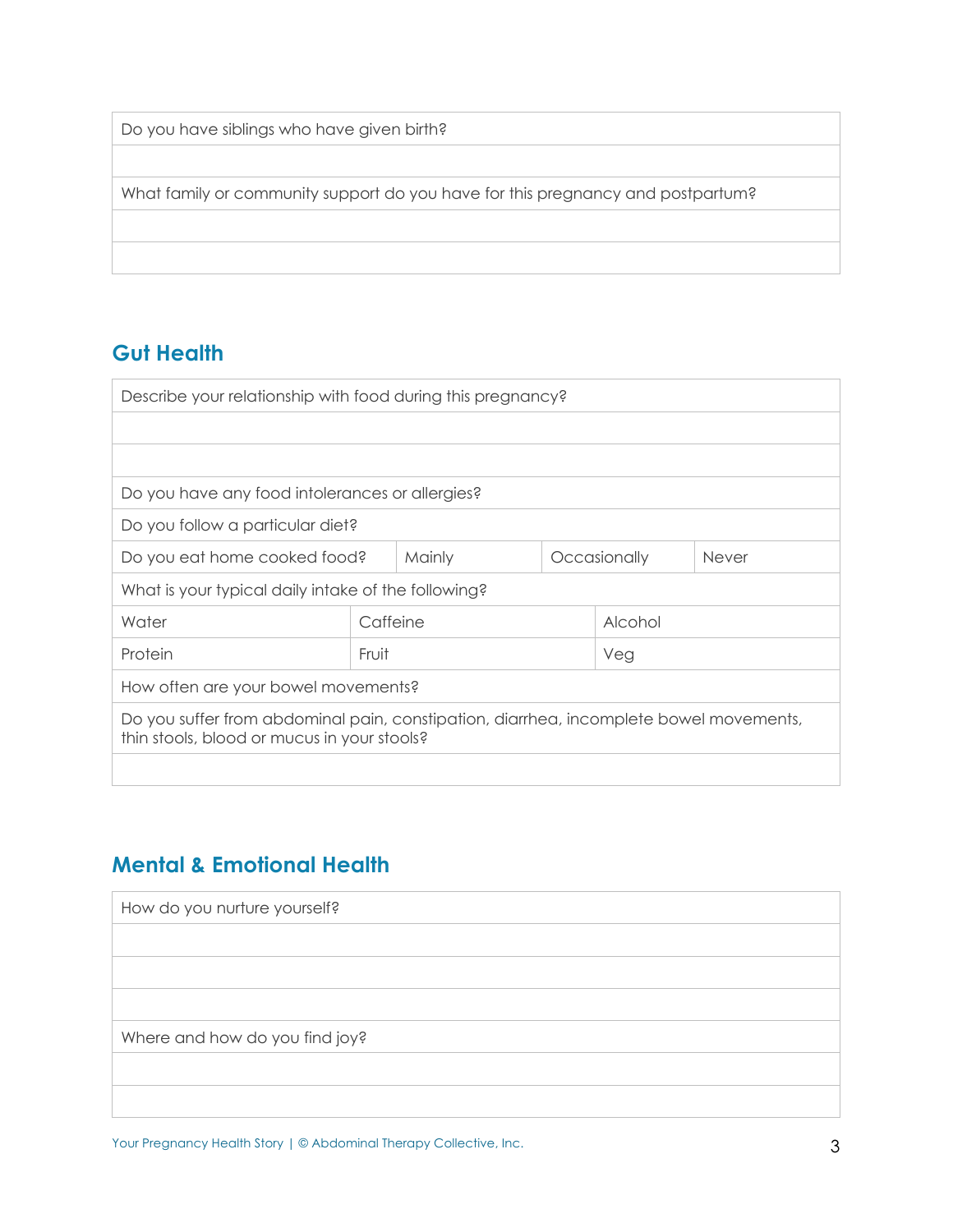Are you currently experiencing stress?

Do you have a faith or spiritual practice and if so, would you be willing to share this?

What exercise do you enjoy, and how often do you do it?

Do you experience low mood, anxiety, depression, post-traumatic stress disorder, or any other mental health condition that you are willing to share?

Have you experienced any traumatic events that you would be willing to share?

Have you considered seeking professional support?

#### **Pregnancy Health**

How do you feel about giving birth?

Your Pregnancy Health Story | © Abdominal Therapy Collective, Inc. 4 4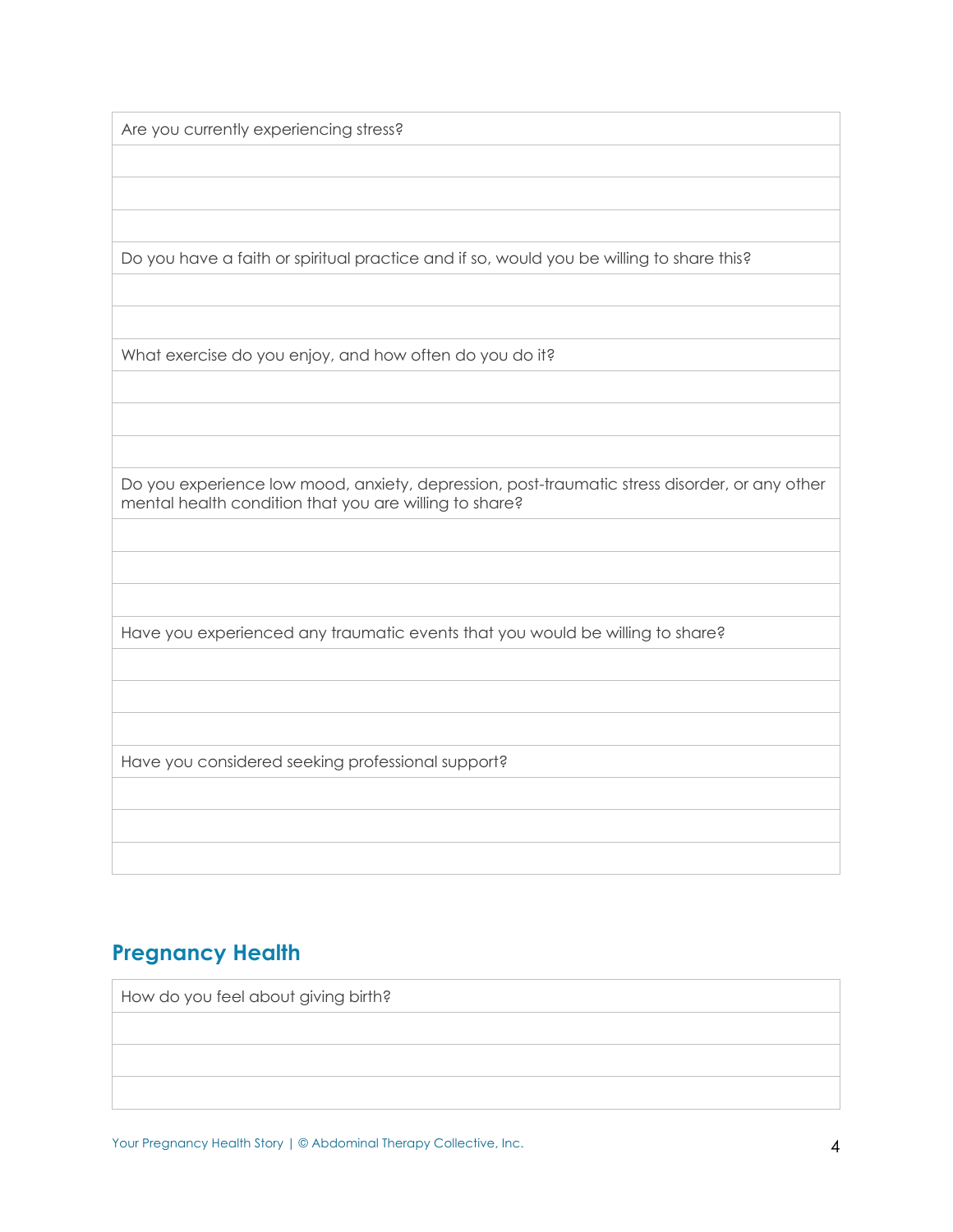| How was conception for you? Easy? Unexpected? Assisted? |
|---------------------------------------------------------|
|---------------------------------------------------------|

Who is your care provider and where do you plan to give birth?

Have any pregnancy risk factors been identified for you? Please specify if so.

Do you experience any of the following:

| Carpal tunnel<br>syndrome<br>Cramps                                               | Itchy skin<br>Incontinence<br>Nausea/Vomiting                                             | Swelling<br>UTI<br>Yeast infections | Hemorrhoids<br>Sleep issues<br><b>Irritability</b> |  |  |
|-----------------------------------------------------------------------------------|-------------------------------------------------------------------------------------------|-------------------------------------|----------------------------------------------------|--|--|
| Any other symptoms? Please specify if so.                                         |                                                                                           |                                     |                                                    |  |  |
| Have you or your partner been pregnant<br>before?                                 |                                                                                           | Yes                                 | <b>No</b>                                          |  |  |
| If so, did you choose to continue with these pregnancies and what were they like? |                                                                                           |                                     |                                                    |  |  |
|                                                                                   |                                                                                           |                                     |                                                    |  |  |
|                                                                                   |                                                                                           |                                     |                                                    |  |  |
| Have you experienced any loss?                                                    |                                                                                           |                                     |                                                    |  |  |
|                                                                                   |                                                                                           |                                     |                                                    |  |  |
|                                                                                   |                                                                                           |                                     |                                                    |  |  |
|                                                                                   |                                                                                           |                                     |                                                    |  |  |
|                                                                                   | Have you or your partner given or witnessed birth? If so, what was your/their experience? |                                     |                                                    |  |  |
|                                                                                   |                                                                                           |                                     |                                                    |  |  |
|                                                                                   |                                                                                           |                                     |                                                    |  |  |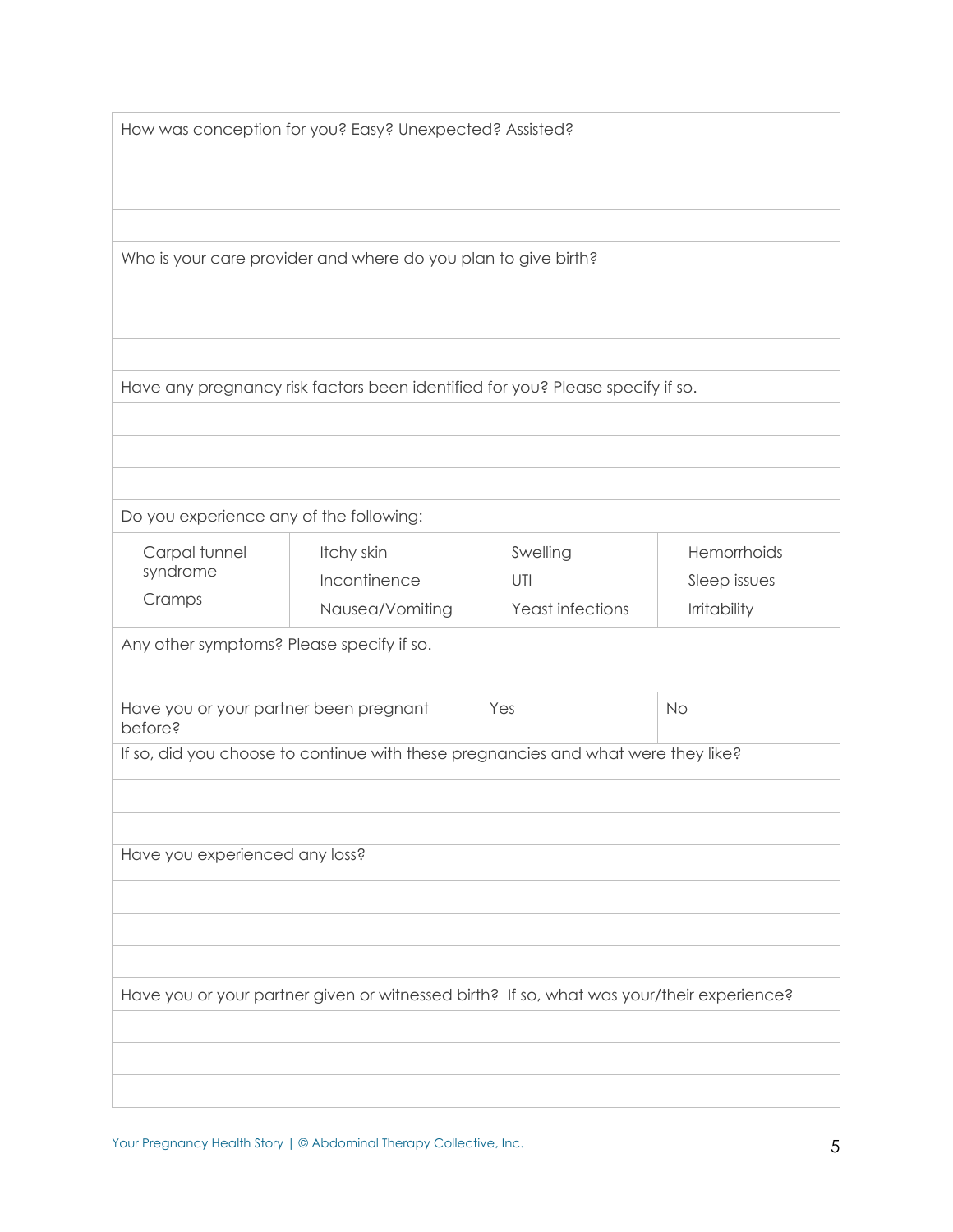| How many children are in your family and what are their ages? |
|---------------------------------------------------------------|
|                                                               |
| Please describe your postpartum experience.                   |
|                                                               |
|                                                               |
|                                                               |

# Are you experiencing pain or discomfort?

Please indicate location on these images: